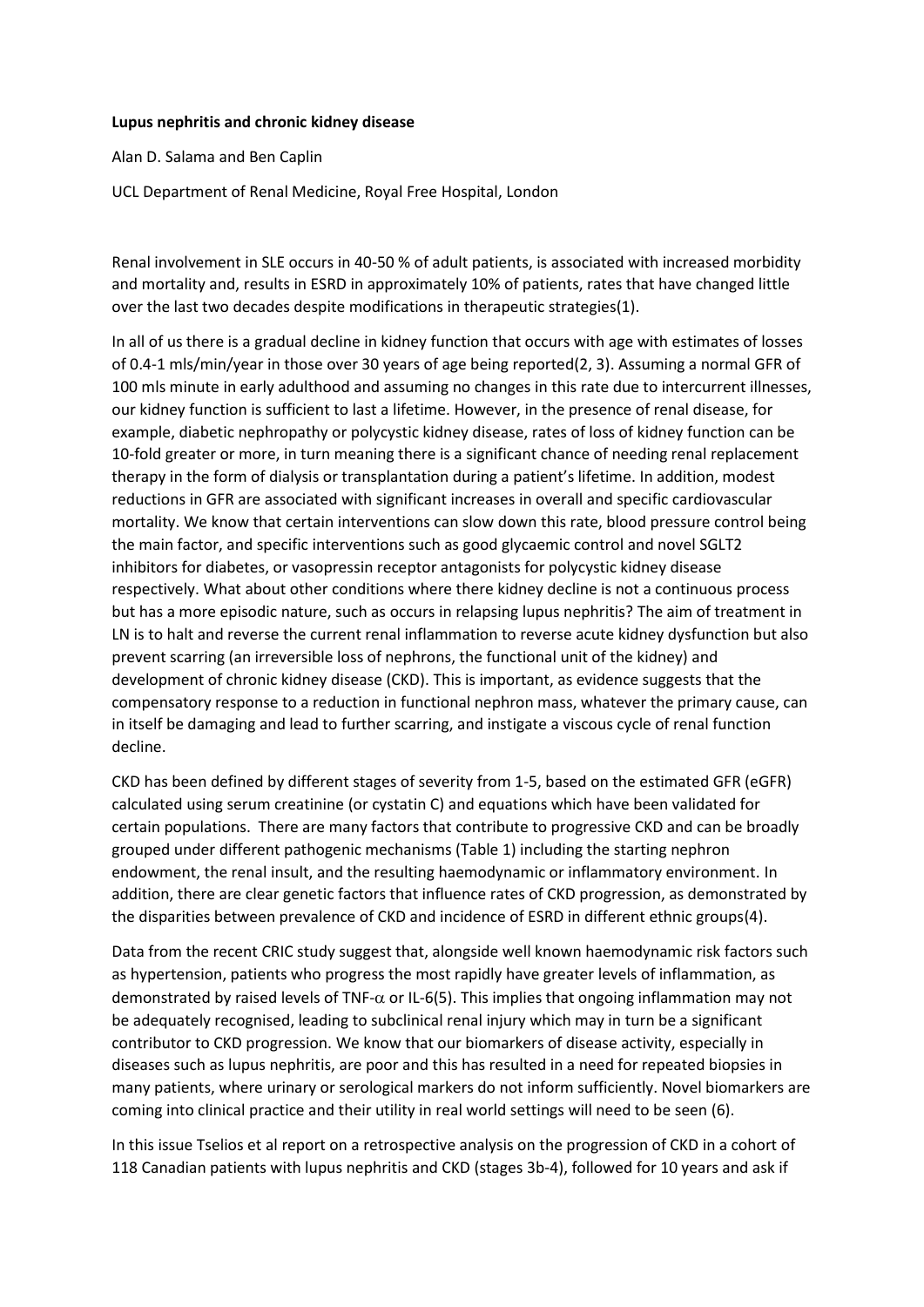dialysis (ESRD) is inevitable? The cohort consisted of 118 patients out of a total of 700 with LN enrolled in their registry from 1970 onwards. They show that only 38% of patients progressed from stages 3b to 4 or 5 or from 4 to 5. This is consistent with a wide range of studies that report CKD progression in non-LN populations can be slowed using a variety of measures and indeed in older patients CKD decline may flatten for a number of years.

So what does this paper tell us? Clearly treating patients with LN and CKD is still of value as only 38% of their patients progressed and markers of disease activity, albeit imperfect ones, were associated with CKD progression, reinforcing the idea that active inflammation in the kidney will result in further irreversible damage.

It is important to note that complement levels and dsDNA antibody titres were abnormal in over a third of the non-progressors, highlighting the inadequacy of our current biomarkers. In addition treatment of CKD with RAAS blockers was associated with less progression, already well established in various proteinuric kidney diseases although, interestingly, level of proteinuria, a predictor of CKD progression in almost every existing study to have examined this, was not associated with outcome. Importantly for a LN population discussing progression of CKD, two thirds of the cohort were Caucasian, less than 20% were black, and ethnicity was also not associated with different outcomes.

However this study also highlights some of the challenges of conducting studies of renal decline. Inclusion criteria required two consecutive low eGFR measurments, but those with more aggressive disease are likely to be seen more regularly and may meet this criteria even if they go onto recover renal function. Furthermore, the definition of progression by change in CKD stage is in itself unlikely to be important to patients and will provide less insight than examining eGFR trajectories over time directly.

What else does the paper not tell us? There is no consideration of non-compliance, which is known to be an important factor in patients with SLE and is a predictor of poor outcomes. There is a paucity of information regarding the induction therapy (missing in over half the patients), which is also important in defining response and hence progression of LN. There is no description of intervening episodes of acute kidney injury, a key risk factor for CKD progression, and a consequence not only of disease relapse but also of infection which is in turn more common in those receiving augmented immunosuppression. In addition, patients were treated over 4 decades during which various changes to management of LN and CKD will have been instituted (improved use of erythropoietin, moving away from calcium based phosphate binders which contribute to vascular calcification, as well as specific changes in LN management).

The authors believe that highlighting these data should encourage LN patients with CKD to be entered into clinical trials, from which they have been historically excluded. This would be a valuable addition to the therapeutic outcome data from trials, however, the clinical endpoint would have to be reconsidered, as many that are currently used would not be suitable. Proteinuria and haematuria may represent scarred glomeruli or actively inflamed glomeruli, recovery of creatinine levels or eGFR will not be the same in patients with pre-existing CKD and those with previously normal kidney function. So careful consideration of trial endpoints will be needed if such patients are included, and at the moment there are a paucity of good markers to confirm silencing of renal inflammation in this group of patients.

That CKD progression is not inevitable and that patients with LN who have developed CKD do not always progress to ESRD is reassuring. It means we must continue to aggressively treat LN so as to modify some of the critical factors leading to renal damage, which include, not only the